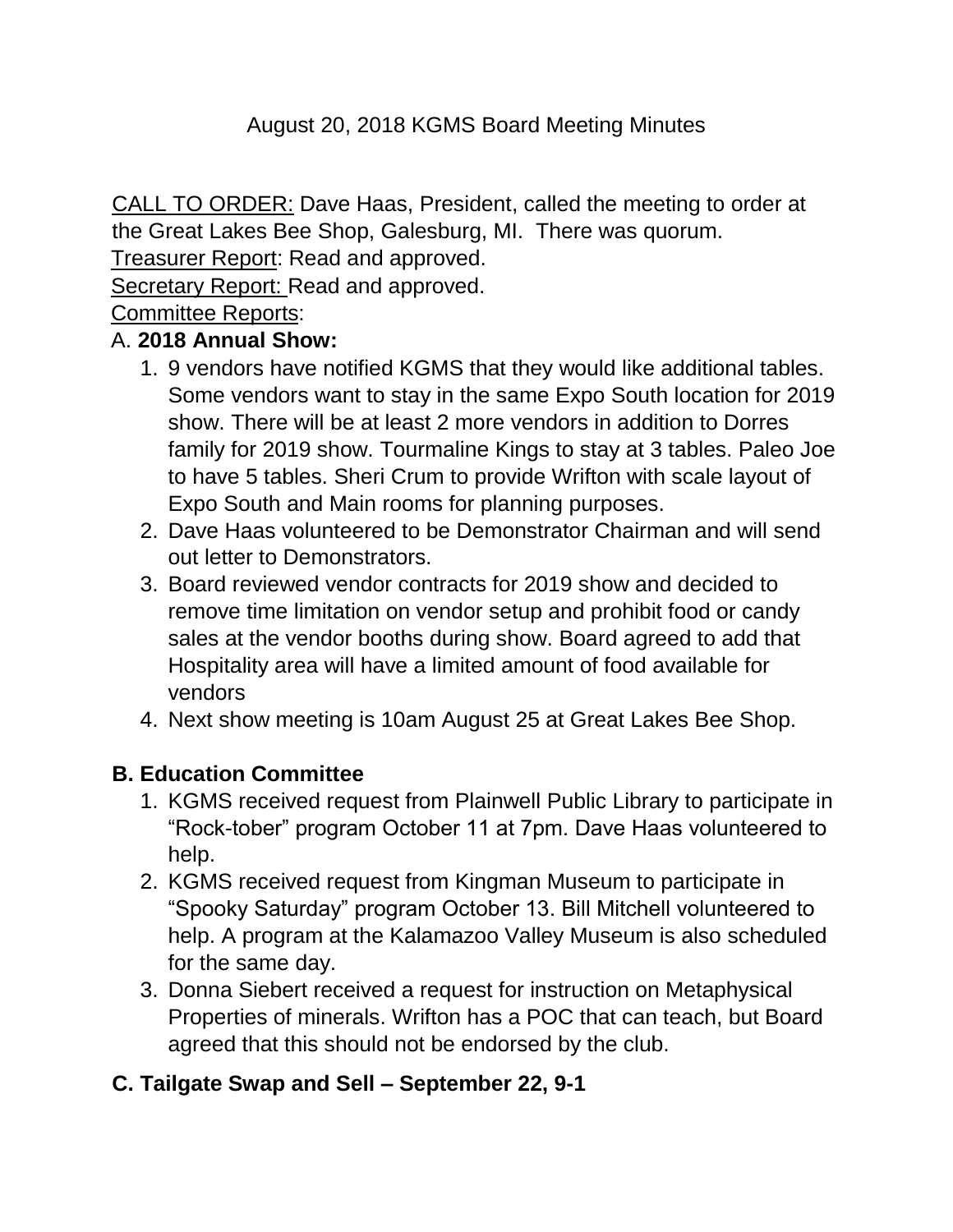- 1. Facebook reports 1200 persons are interested in attending. Vendors will be limited to two parking spaces. KGMS to talk to nearby church for permission to use their parking lot for overflow (if necessary)
- 2. Tulip City club is also promoting KGMS tailgate on their website

# **D. Fieldtrips**

- 1. Colorado Fieldtrip to Mt. Topaz, Mt. White and Lake George, September 7-14 with Wrifton planning to be at claim September 10- 11. Wrifton to send Bill Mitchell information on claim and collecting area.
- 2. Nothing finalized for first weekend in October
- 3. Holland Show, September 14-15

#### **E. Miscellaneous**

1. Bill Mitchell to bring 2x2 sample bags to next general meeting

Meeting adjourned at 8:21p.m. Next Board Meeting September 17, 2018 7:00p.m.

Recording Secretary

Cynthia Gauthier **Date Approved**: September 17, 2018